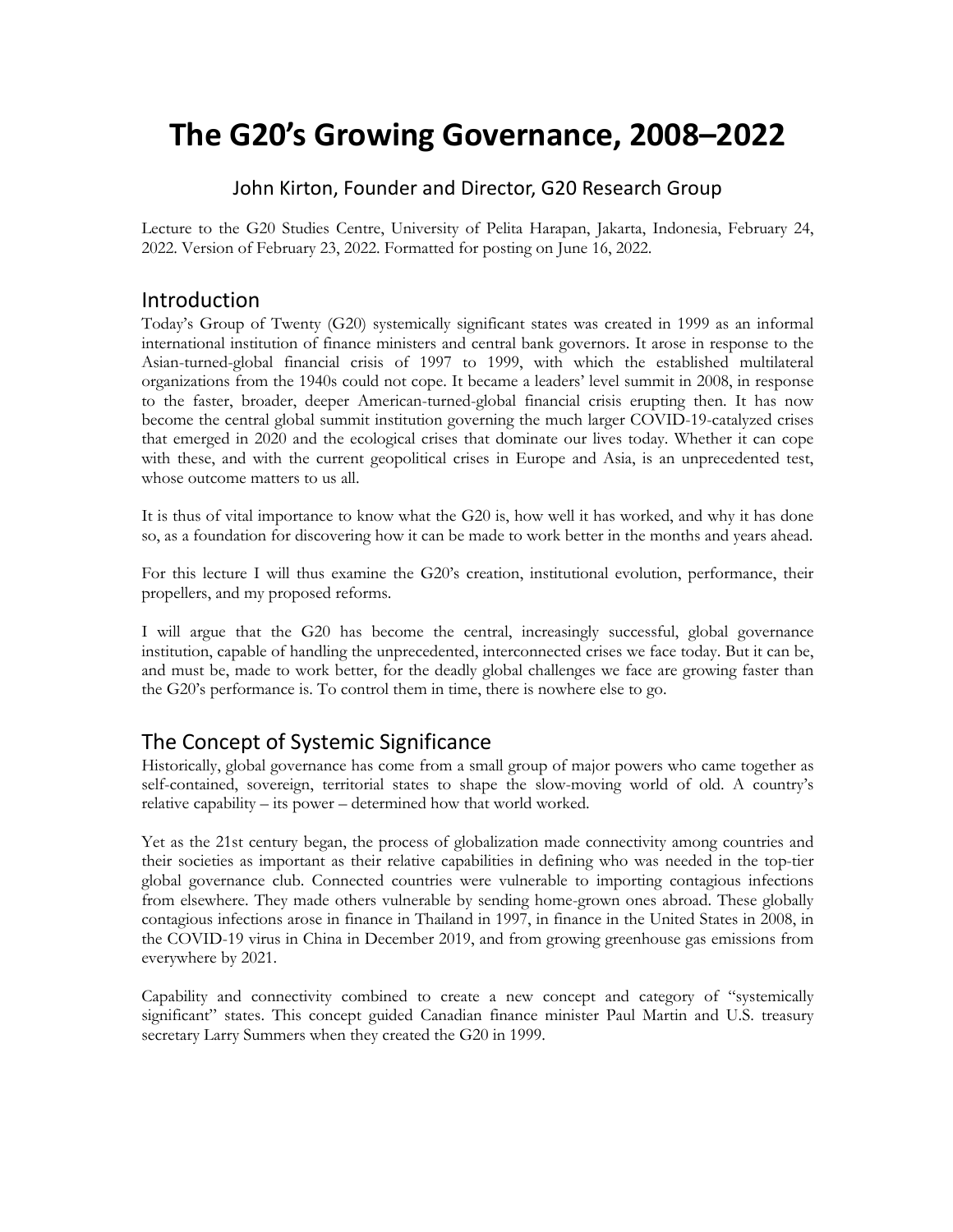# Membership: Capable, Global, Compact, Balanced

When these two founders applied the concept to the candidates for membership, 19 countries made the cut. They came in four categories.

First, the Group of Seven (G7) major market democracies of the United States, Japan, Germany, France, the United Kingdom, Italy and Canada.

Second, the big emerging powers, the BRICS of Brazil, Russia, India, China and South Africa.

Third, the MIKTA middle powers of Mexico, Indonesia, Korea, Turkey and Australia.

Fourth, the two outsiders of Saudi Arabia and Argentina.

Their combined capabilities gave them globally predominant power: about 80% of the global economy, population, territory and most of the specialized capabilities needed for global governance.

This was a geographically representative group, covering all major regions.

Asia led with seven: Russia, China, India, Japan, Korea, Australia, and Indonesia.

Europe had four: Germany, France, the United Kingdom and Italy.

North America had three: the United States, Canada and Mexico.

South America had two: Brazil and Argentina.

The Middle East had two: Turkey and Saudi Arabia.

Africa had one: South Africa, with Nigeria initially assigned a seat it never assumed.

The group was compact, making each member to see itself as part of an exclusive top-tier club. Here it could exercise its systemic responsibility by adjusting to the other members, as a leader or follower, and by adequately monitoring its partners to see if they complied with the collective commitments all made.

Balance came from the relatively equal number of advanced and emerging countries, and of fully democratic and less democratic ones.

The G20 innovatively had as full members the old multilateral organizations born at Bretton Woods in 1944: the International Monetary Fund (IMF) and the World Bank.

Unlike most such plurilateral summit institutions (PSIs), such as the G7 or the BRICS, the G20's membership remained the same for more than two decades now.

#### Mission

The G20 has two distinctive foundational missions. The first is to promote financial stability. The second is to make globalization work for the benefit of all. Both directly reflect the intense connectivity that defines the 21st-century world.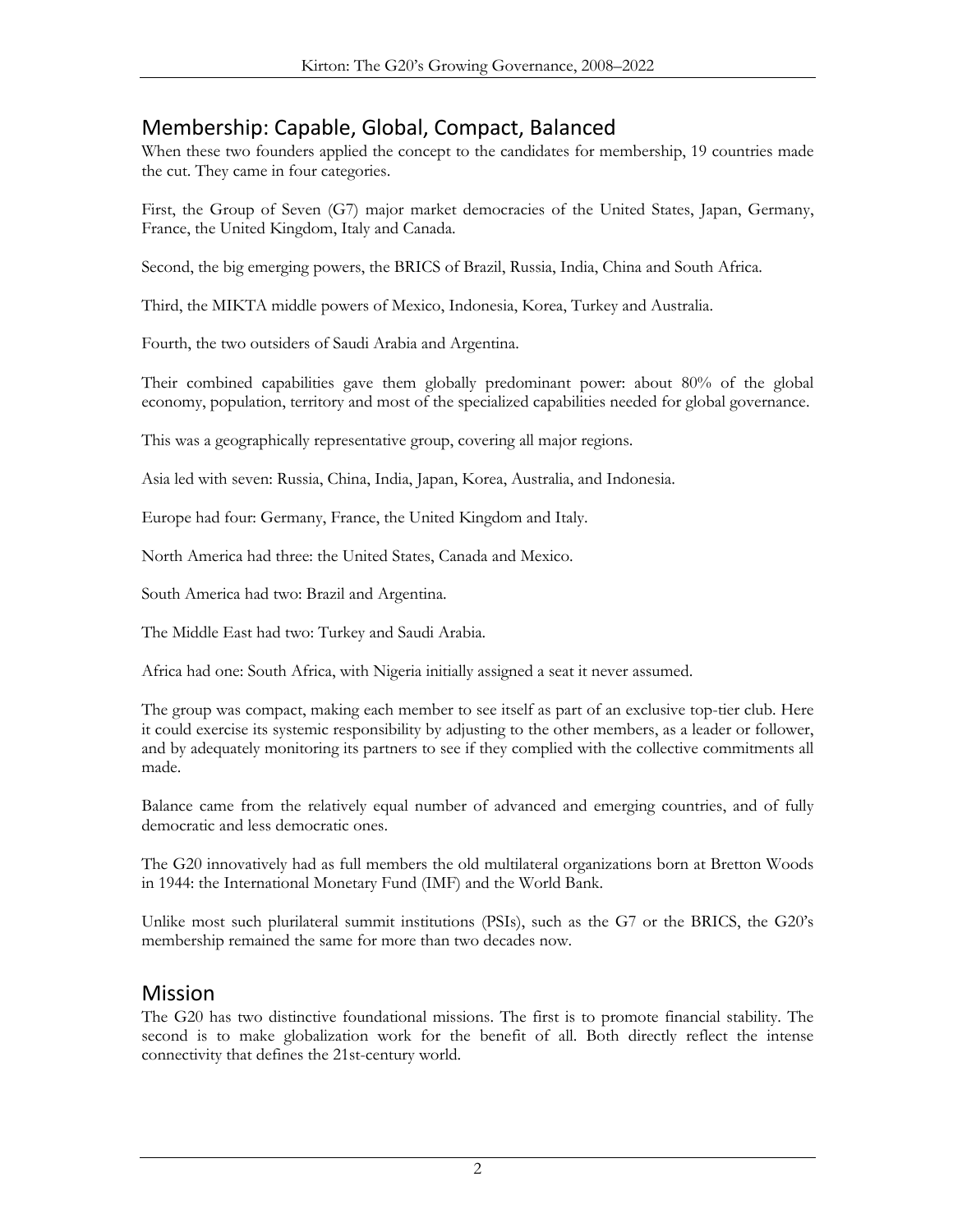#### Finance Ministerial Meetings, 1999–2008

During its first decade, from 1999 to 2008, the G20 met only among its finance ministers and central bank governors once a year.

Hosting passed from the G7 to the non-G7 members. The world's two most economically powerful countries, the United States and Japan, never hosted, letting lesser powers lead. But Indonesia never did.

The agenda quickly expanded. It added the security subjects of terrorist finance and the war in Afghanistan at its third meeting, in Ottawa, in November 2001.

The G20 produced solutions that other bodies could not. The biggest was reforming the IMF to give the emerging powers a proportionately great share of the executive board's overall voice and vote.

#### Summit Meetings, 2008–2022

The equalization in hosting was repeated after the G20 became a leaders' level summit in November 2008. Summit hosting started with the G7 members of the United States, United Kingdom and Canada, then moved to members of the Organisation for Economic Co-operation and Development (OECD) – Korea in 2010 and Mexico in 2012 – then the BRICS with Russia in 2013 and China in 2016, then the outer ones of Argentina in 2018 and Saudi Arabia in 2020.

G20 summitry started with two meetings a year from 2008 to 2010, to confront the Americanturned-global financial crisis raging then. It dropped to only one a year from 2011 to 2019. But it returned to two in 2020 and grew to three in 2021, to confront the COVID-19 crises and the Taliban takeover of Afghanistan in August 2021.

#### Guests: Countries and International Organizations

G20 leaders invited to their summits a few guests Spain came to all. Other guests reflect the region or priorities of the summit host each year. Regular guests include the chair of the Association of South East Asian Nations (ASEAN), the African Union and the New Partnership for Africa's Development (NEPAD).

Guests also come from the heads of selected multilateral organizations. The United Nations has been at every one. The International Labour Organization (ILO) started in September 2009. Added later were the World Trade Organization (WTO) and now the World Health Organization (WHO).

# Ministerial Meetings

G20 ministerial meetings grew.

Finance ministers and central bankers met more frequently since the summit stared in 2008.

They were joined by meetings for ministers of:

- labour and tourism starting in 2010
- agriculture and development in 2011
- trade and foreign affairs in 2012
- energy in 2015
- digitalization and health in 2017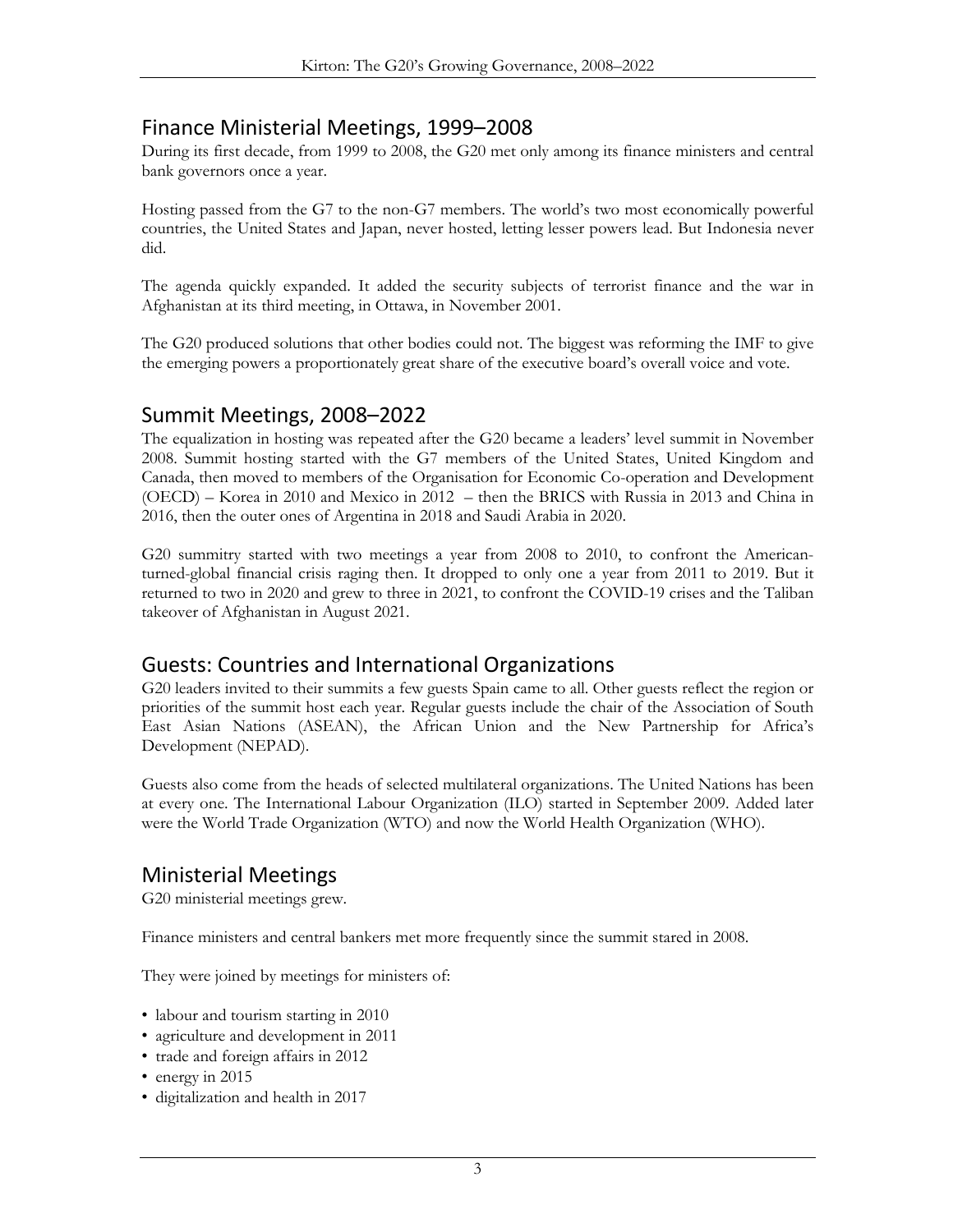- education in 2018
- the environment in 2019, and
- anti-corruption in 2020.

In 2020, a dozen different ministerial groups met, covering economic, social, ecological and security affairs.

# Working Groups

Working groups and task forces of officials also expanded, since the first four were created in 2008. By 2022 there were at least 18.

# Civil Society Engagement Groups

Formal civil society engagement groups began in 2010 with the traditional ones for business and labour. Then came those for:

- think tanks in 2012:
- civil society organizations in 2013;
- youth in 2013;
- women in 2015;
- science in 2017
- urban affairs in 2018; and
- supreme audit institutions in 2022.

The Business 20 remains the most influential one.

There are also unofficial engagement groups, such as the Young Entrepreneurs Alliance, the G(irls)20 and the Inter-faith Dialogue.

# Expanding Performance

This increasing institutionalization fostered growing performance, through three phases:

First, financial crisis response from 2008 to 2012;

Second, multi-subject, proactive steering from 2013 to 2019; and

Third, COVID-catalyzed, comprehensive, crisis response since 2020.

# Six Performance Dimensions

In each phase, performance expanded in most of the six core functions such summits have.

The first is domestic political management. Leaders go the summits to secure status for themselves and their country, and support for their policies, political positions and popularity back home. G20 summits are indeed a "photo op," as their critics claim.

The second is deliberation, taking place privately and publicly to produce collective conclusions. Leaders' private deliberations can be like a global "hot tub party," as their critics also claim.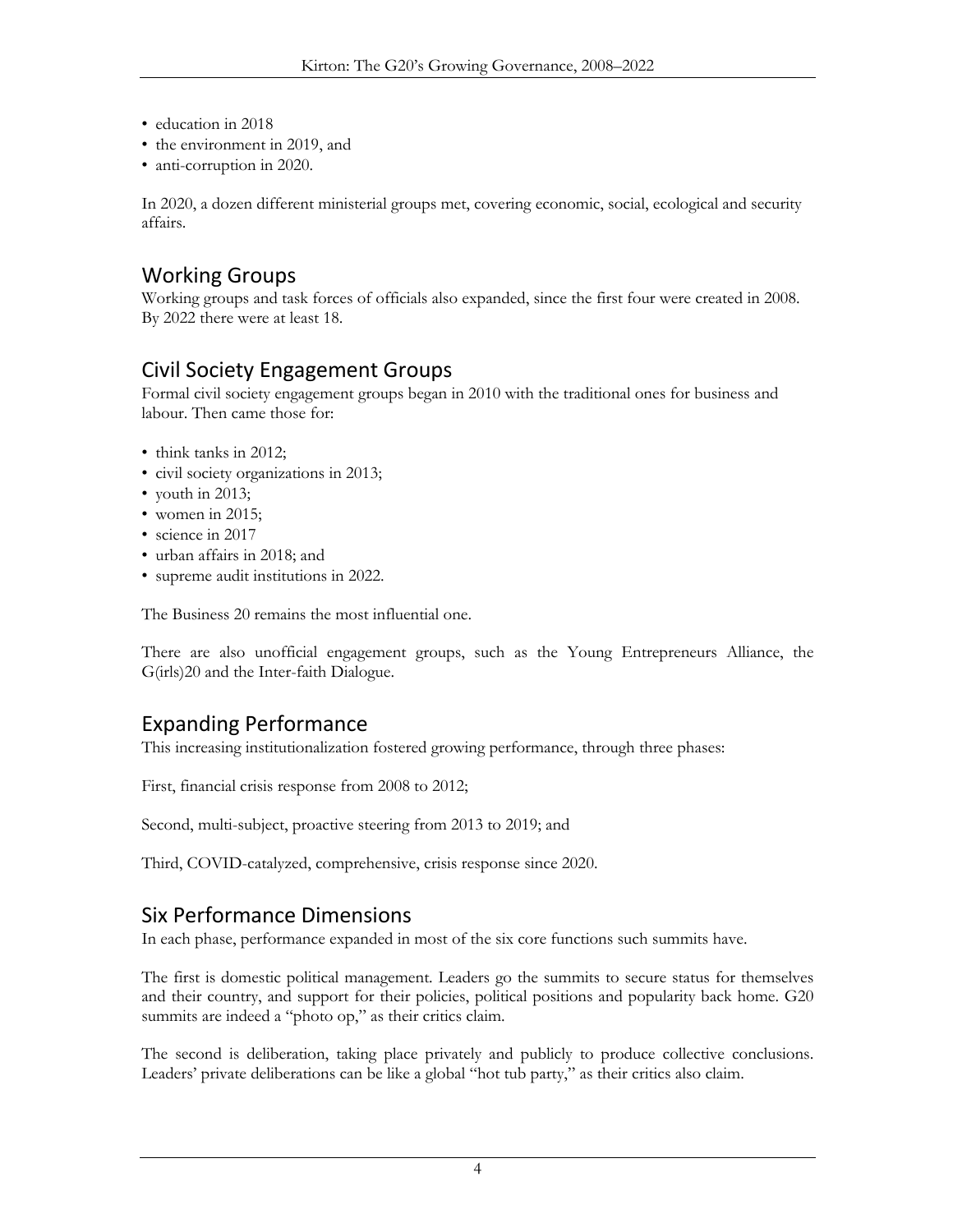The third is principled and normative direction setting. Here leaders come to consensus on facts, causation and rectitude and what is prescribed, prohibited and permissible. G20 summits can indeed be great global "bully pulpit," where leaders preach to the world.

The fourth is decision-making, to create public, precise, future-oriented, politically binding collective commitments. G20 summits are indeed a global *directoire*, as a board of directors for the world.

The fifth is the delivery of those decisions, through members' compliance with their leaders' commitments, before the next summit arrives.

The sixth is the institutional development of global governance, inside and outside the G20.

### Performance Table

Charting G20 performance on these dimensions, at each of its 16 summits, shows the G20's comprehensive rise to strong performance at Hamburg in 2017, then a substantial decline, and a revival at Rome in 2021.

### Performance Patterns by Dimension

Domestic political management rose to peak from 2011 to 2014, then plunged, but revived from 2019 to 2021.

Deliberation rose to peak in 2013 and 2017, then declined, but revived in 2021.

Direction setting rose to peak in 2013 and 2017, then declined.

Decision making rose to peak at 529 commitments in 2017, then declined, but rose to 225 commitments in 2021.

Delivery rose steadily since 2017, reaching a very high 86% for Riyadh in 2020.

Development of global governance rose to peak in 2016 and 2017, then plunged, but revived a bit in 2021.

# Decision Making: Equality and Leadership

A close look at the dynamics of decision making and delivery shows that the G20 increasingly operates as a club of equals, when any member can lead and where all adjust.

This equalization arises in:

First, institutional leadership, through summit hosting and priority agenda setting.

Second, material leadership. Here the great transformation came at the Los Cabos Summit in 2012. G20 leaders helped stop the escalating European financial crisis by creating at the IMF a \$500 million "firewall fund", without the United States contributing at all. The United States thus abandoned its longstanding hegemonic position as the international lender of last resort.

Third, policy leadership, as Australia did in its initiative on social media terrorism at Osaka in 2019, in response to the live-streamed massacre in Christchurch, New Zealand.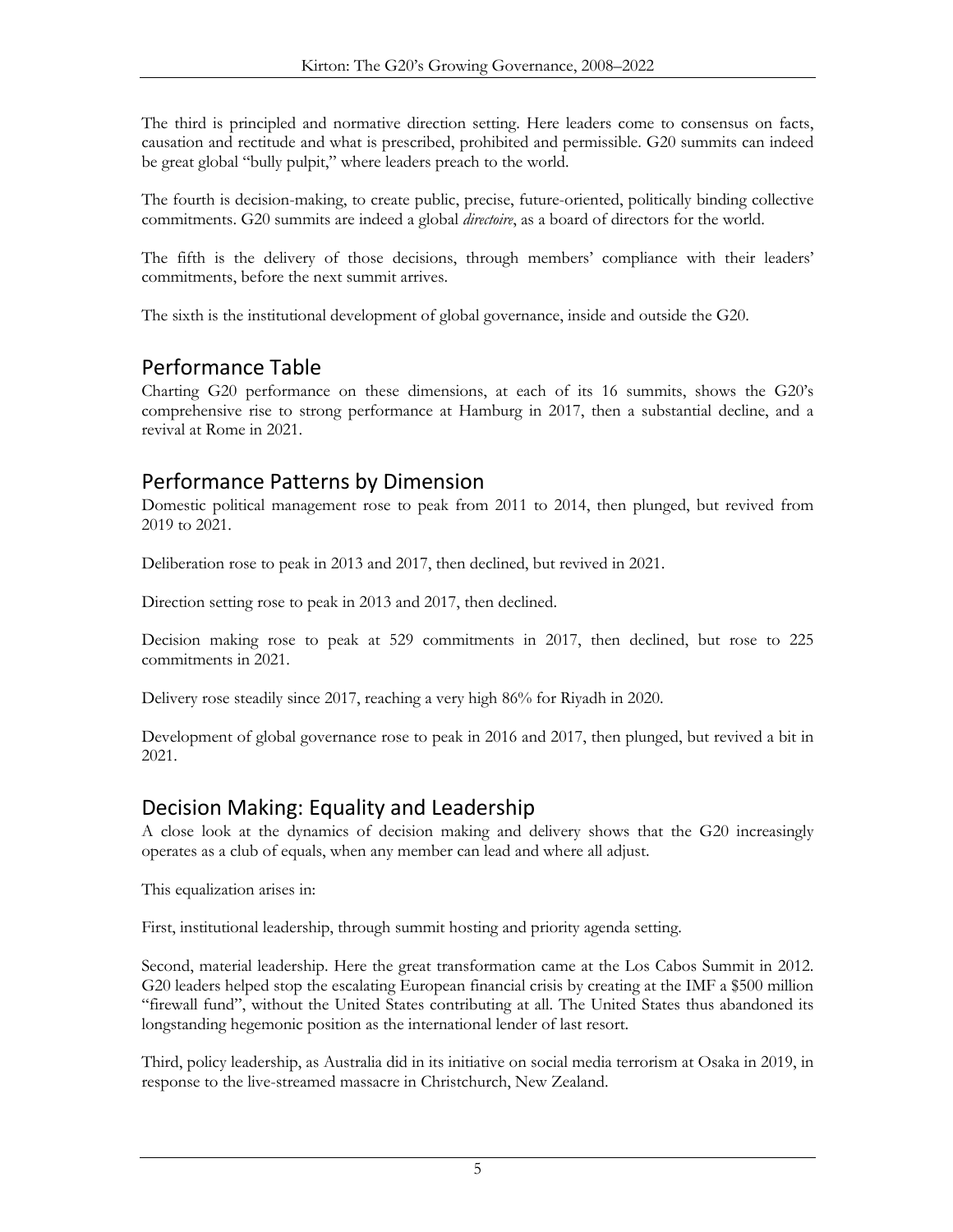# Delivery: Growing Equal Compliance

The G20's compliance performance shows growing equality, too.

Compliance averaged 72% over the first 15 years, nearing the levels of the smaller, more homogenous G7 and BRICS clubs.

G20 compliance rose to 79% for 2018 and 2019 and to 86% for Riyadh in 2020, as Donald Trump and then COVID-19 arrived.

All G20 members complied more equally together, led by the members of the European Union, G7, BRICS and OECD clubs.

# Governing the Global Economy

In governing the global economy, its core focus, the G20 has produced several stand-out successes.

The finance ministers G20 helped end the Asian-turned-global financial crisis from 1997 to 1999.

The leaders' G20 solved the bigger, faster, deeper American-turned-global financial crisis from 2008 to 2009.

It prevented the regional European crisis from going global from 2010 to 2012.

It prevented another regional or global financial crisis from erupting from 2013 to 2022, despite the COVID-19 shocks since early 2020.

# Successful Economic Solutions, 2008–2022

The G20 summit produced many other economic solutions from 2008 to 2019.

The IMF and World Bank got more money and reform of their executive boards to give rising powers greater voice and vote.

Growth was restored and shared after 2008, with and beyond the booming BRICS, until the great COVID-19 crises came in 2020.

Growth quickly returned in 2021, after a plunge of only one year for most members, with China bouncing back fast and first.

The G20 brought the economic benefits of globalization to many, especially in China.

Digital tax governance transformation was agreed in 2021.

The G20 thus gets high marks for promoting financial stability.

But it has done less well in making globalization work for all.

# Phases of G20 Economic Governance

The G20 summit's expanding economic agenda had five overlapping phases of focus.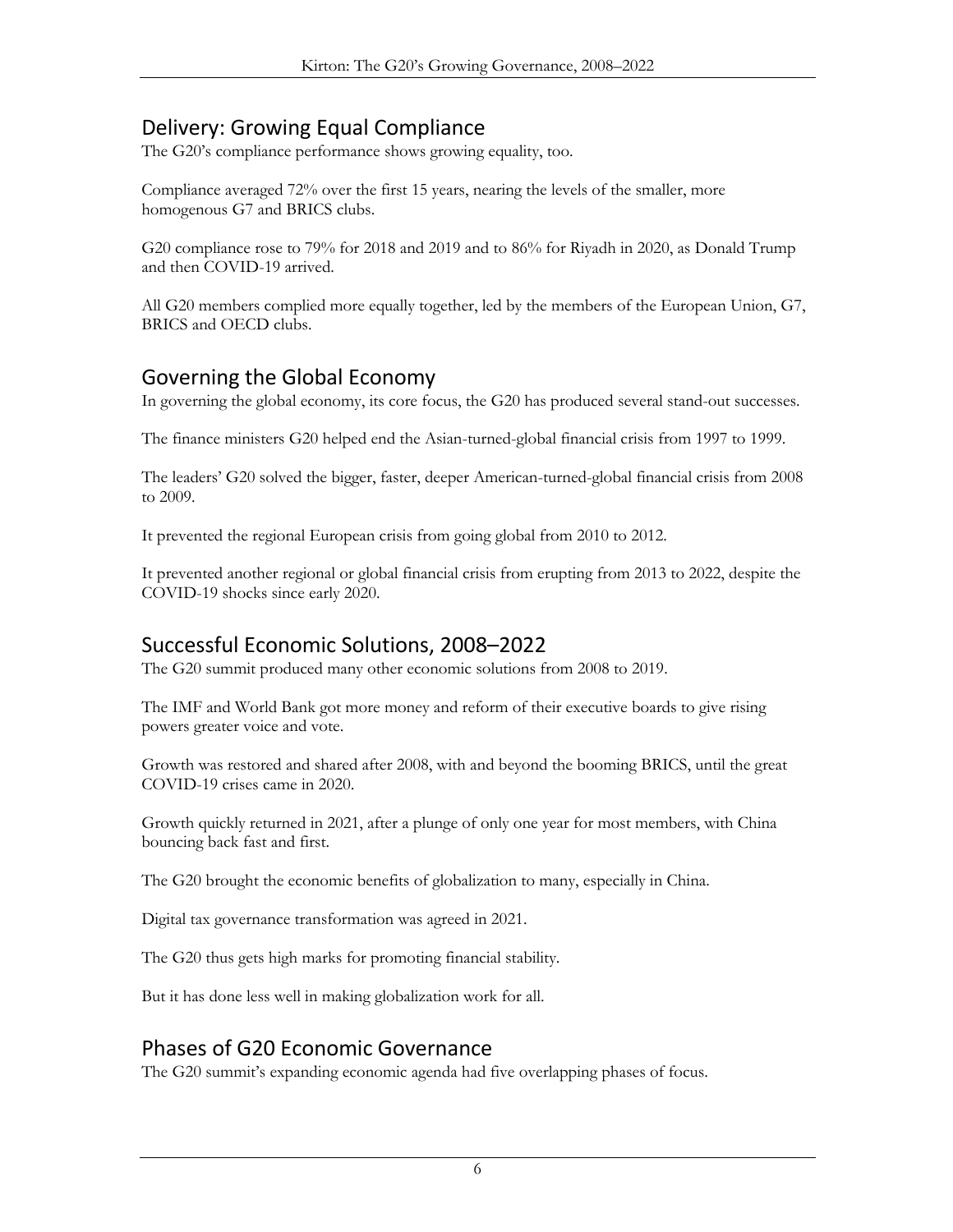# G20 Social and Sustainability Governance

The G20 increasingly added social and sustainability subjects to its agenda.

- 2009 Labour-employment
- 2014 Gender equality
- 2014 Health (with the Ebola epidemic, 2019 universal health coverage)
- 2017 Oceans (with marine litter)
- 2018 Land
- 2019 Aging

### G20 Security Governance

The G20's security agenda and successes have expanded too

- 2001 Terrorism finance and Afghanistan
- 2008 Crime-corruption
- 2009 Nuclear proliferation in Iran, and 2017 in North Korea
- 2013 Chemical weapons in Syria, which were removed until 2016
- 2015 Terrorism as a whole
- 2021 Afghanistan again

Intellectual leadership equalized too. In November 2001, the United States depended on Saudi Arabia, Turkey and Indonesia to understand how Islamic finance was used to support the terrorist attacks on the United States on September 11, 2001.

# The Rome Summit's Significant Success

Last year, the G20's 16th regular G20 summit, hosted by Italian Prime Minister Mario Draghi in Rome on October 30–31, 2021 was a significant success.

#### Participants

At Rome host Prime Minister Mario Draghi was participating as Italy's leader in his first regular, inperson G20 summit with a comprehensive agenda, after hosting the virtual G20 Global Health Summit on May 21 and the G20 Summit on Afghanistan on October 12. He was an experienced G20 participants, and as "Super Mario" has helped save Europe from its financial crisis in 2012.

Fresh energy came from US president Joe Biden at his first face-to-face G20 summit.

But Angela Merkel came with her political power gone. A distracted Japanese prime minister Fumio Kishida was participating virtually for some portions amidst the general election he had called for October 31.

The G20 veterans were Indonesia's Joko Widodo, who would host in 2022, Saudi Arabia's King Salman bin Abdulaziz Al-Saud, who hosted in 2020, Canada's Justin Trudeau, France's Emmanuel Macron, South Africa's Cyril Ramaphosa and Australia's Scott Morrison.

The newer leaders Argentina's Alberto Fernández, the United Kingdom's Boris Johnson, the European Union's Ursula von der Leyen and Charles Michel, Kristalina Georgieva of the International Monetary Fund (IMF) and the World Bank's David Malpass.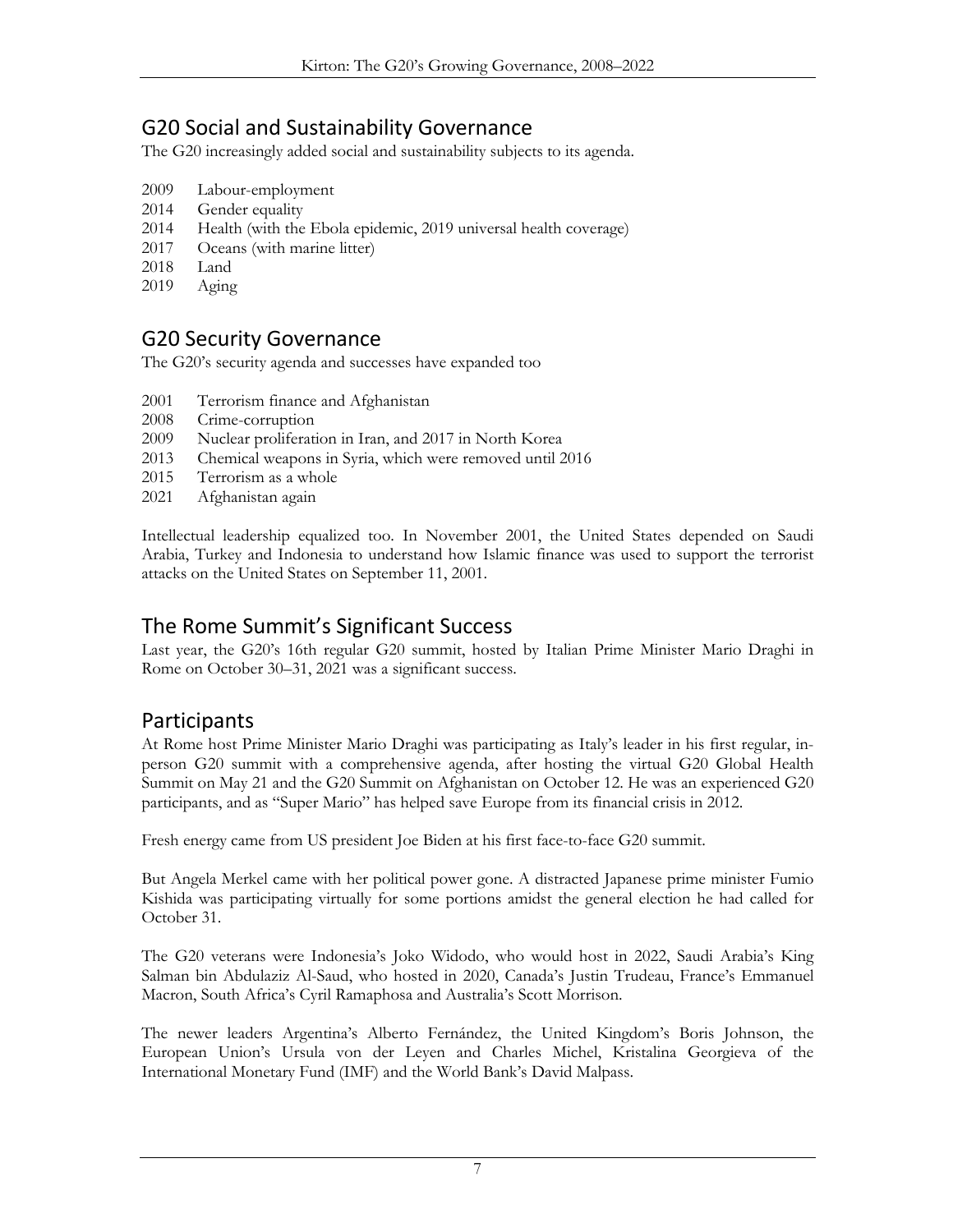Just before the summit, three key leaders confirmed they would participate virtually rather than travel to Rome: Russia's Vladimir Putin, who hosted in 2013, China's Xi Jinping, who hosted in 2016, and Mexico's Andrés Manuel López Obrador.

# Themes: People, Planet, Prosperity

Rome's priority themes were "People, Planet, Prosperity."

They confronted the central crises of the COVID-19 pandemic, its contraction of commerce, climate change, social cohesion, and connectivity in a digital age.

On Covid, Italy wanted a rapid response to the pandemic and an early warning mechanism for future economic, health and environmental risks.

On connectivity, it wanted co-ordinated digital platforms for productivity enhancing investments.

On climate change it wanted a digital green infrastructure in transportation, cities, and nature.

It also wanted central bank support for climate change control, green growth, renewable energies and the common environment.

On commerce, it sought financial inclusion for MSME, digital finance and digital awareness.

It also wanted environmental taxation, an end to fossil fuel subsidies, and carbon pricing.

### Ministerial Meetings' and Special Summits

Momentum for summit success came from the results of the many G20 ministerial and special G20 summits held on the road to Rome.

# Ministerial Meetings

There were 14 such ministerial meetings, covering 14 portfolios, with some combined

They started in the spring with meetings for culture and tourism, labour and education, foreign affairs and development, and development alone.

The summer added economy and finance, the environment, climate and energy, and innovation and research.

The autumn had health, agriculture and trade, with finance and health ministers meeting jointly on the summit's eve.

Such pre-summit ministerials are the strongest predictor of summit members' compliance with the commitments on the same subjects that their leaders would make.

# G20 Special Summits

A further boost for progress on COVID-19 came from the G20's virtual Global Health Summit on May 21, 2021. It made 53 commitments, all on health, but with a few related to development, trade, international cooperation, democracy, the economy, the environment, digitalization, gender and age.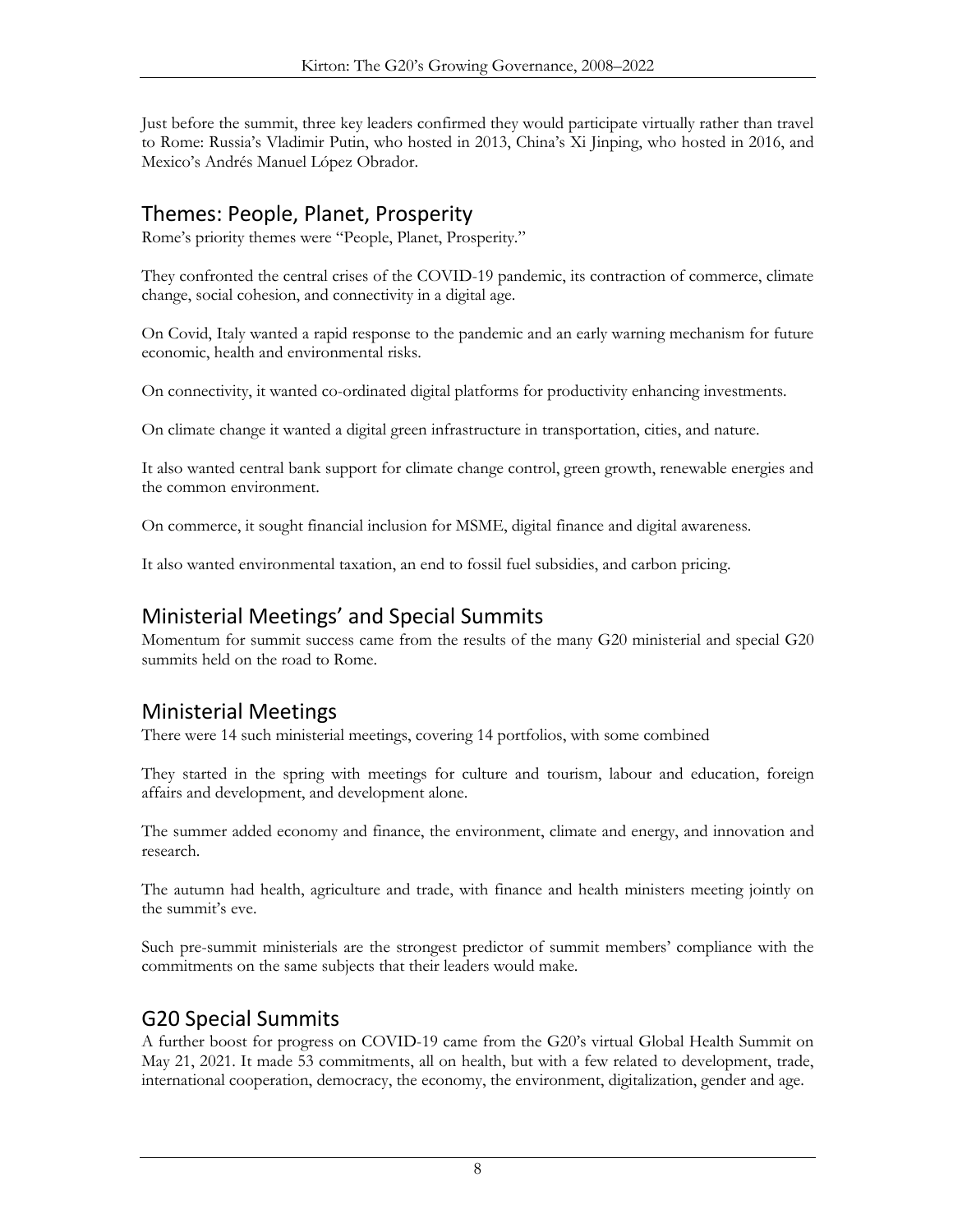The second special summit, on Afghanistan on October 12, broadened the G20 leaders' security governance. Its communique contained consensus principles, rather than commitments.

These summits raised the frequency of G20 summitry to a new high of three summits in one year.

#### Results

The G20's Rome Summit produced six significant results.

First, on the economy, G20 leaders approved a revolutionary new tax regime where multinational corporations will pay taxes in the countries where they make their profits, rather than in the tax havens where they say their headquarters is. They will also pay a 15% minimum tax.

Second, on development, leaders agreed to channel some of the new \$650 billion SDRs they had created at the IMF in August to the poor countries that needed them the most. They also agreed to ambitiously replenish the International Development Association grant fund by December.

Third, on health, leaders promised to help vaccinate at least 40 percent of the population in all countries by the end of 2021 and 70 percent by mid-2022, as recommended by the WHO.

Fourth, for future pandemics, they promised to develop new vaccines within 100 days, rather than the current 300 ones.

Fifth, on climate change, they promised, to end public finance for international coal power by the end of 2021.

Sixth, to control climate change through stronger carbon sinks, they agreed to help plant 1 trillion trees by 2030

#### Performance

These significant results are seen in Rome's performance across the six key dimensions of governance.

In its domestic political management, attendance at the summit was complete. And the communiqué contained four compliments: two to Italy and two to Saudi Arabia. But private conversations were few, as the leaders of China, Japan, Mexico, Russia and Saudi Arabia participated only in virtual form.

In its public deliberation, its one communiqué had 10,060 words, the 8th highest ever, ranked eighth among the 16 summits. Development came first with 26% of the communiqué, followed by climate change with 21% and health with 16%

In its principled and normative direction-setting, there were five affirmations of financial stability (below the average of 30), but 27 of globalization for all (near the average of 30).

In its decision making, Rome's leaders made 225 commitments, the fourth highest ever. Health led with 35, followed by the digital economy with 26, crime and corruption with 23, and the climate change and the environment with 21 each.

The delivery of these decision was likely to be strong, due to the high number and breadth of presummit ministerial meetings, and the many proven compliance catalysts contained within the commitments.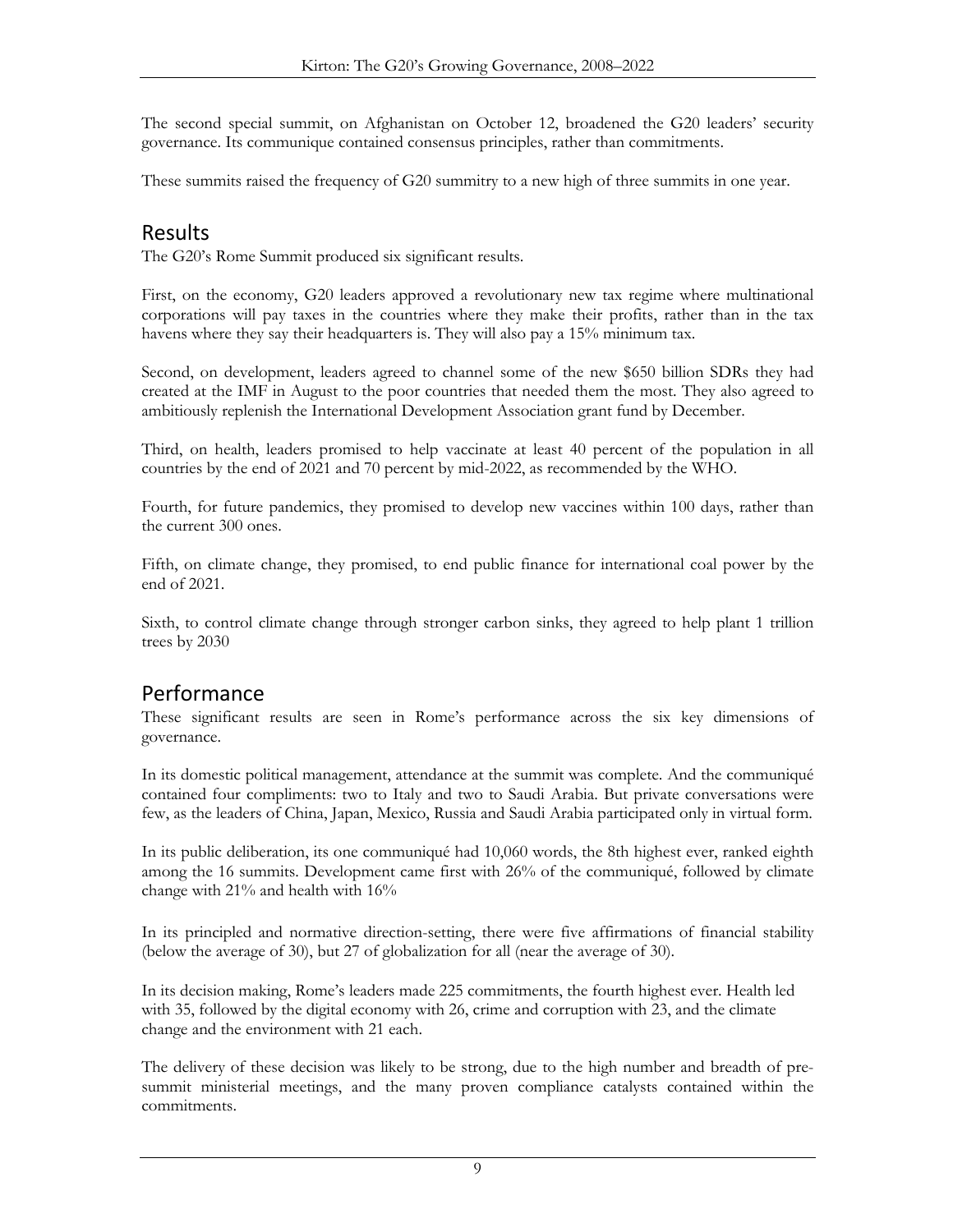48% of the 225 commitments were highly binding ones. Climate change had 71%, health 40%, and macroeconomic policy 29%. Financial regulation had 86%, food and agriculture 75%, crimecorruption 65%, energy 50%, and the digital economy 46%.

The development of global governance was small. The communiqué made only 31 references to 8 institutions inside the G20, led by the Financial Stability Board with 10, followed by the G20 in general with seven, the finance ministers with four, and central bank governors with three.

There were 70 references to 25 outside bodies, led by the OECD with 13, followed by the WHO and the IMF with 10 each, the WTO with seven, the Financial Action Task Force (FATF) with five, and the World Bank and ILO with three each.

# Propellers of Performance

Propelling this significant performance were six strong forces.

The first force was shock-activated vulnerability. It came with unprecedented severity to all G20 members from COVID-19, climate change and economic contraction, and then energy, food and Afghanistan.

The second force was the major multilateral organizational failure in controlling these shocks without the G20's help. The WHO, IMF and World Bank had too few resources, while the many multilateral environmental organizations were too weak and fragmented to counter climate change.

The third force was the strong globally predominant, internally equalizing capabilities of G20 members, needed to substitute for multilateral organizations to control these shocks. The G20's global predominance rose, while China's growth surpassed that of the US inside the G20. The same was true for the key specialized capabilities for health and climate change, where China was in the top tier.

The fourth force was G20 members' convergence on common principles and practices. It did decline on democracy, due to China, Russia and Turkey. But elsewhere it rose, as most big G20 members were producing, sharing or financing COVID-19 vaccines, acting to control climate change and stimulating their economies in fiscal and monetary ways.

The fifth force, now constraining progress, was the uncertain domestic political control of most key G20 leaders, especially in the US, Germany and Japan.

The sixth force was the G20's status as the leaders cherished club at the hub of an expanding network of global summit governance. In person summitry was back. Rome capped a year of unprecedented G20-centred summitry that would culminate in Glasgow right after Rome.

# Prospects for Bali, 2022

For Indonesia's G20 summit in Bali on November 16-18, 2020, there are promising prospects, but several problems too.

To deliver its theme was "Recover Together, Recover Stronger" and its three core priorities of the global health architecture; digital transformation; and sustainable energy transition, Indonesia plans a large array of 15 ministerial meetings. Finance has 5, health 3, and education, tourism, research and innovation, digital economy, energy, environment and climate, and agriculture has one each.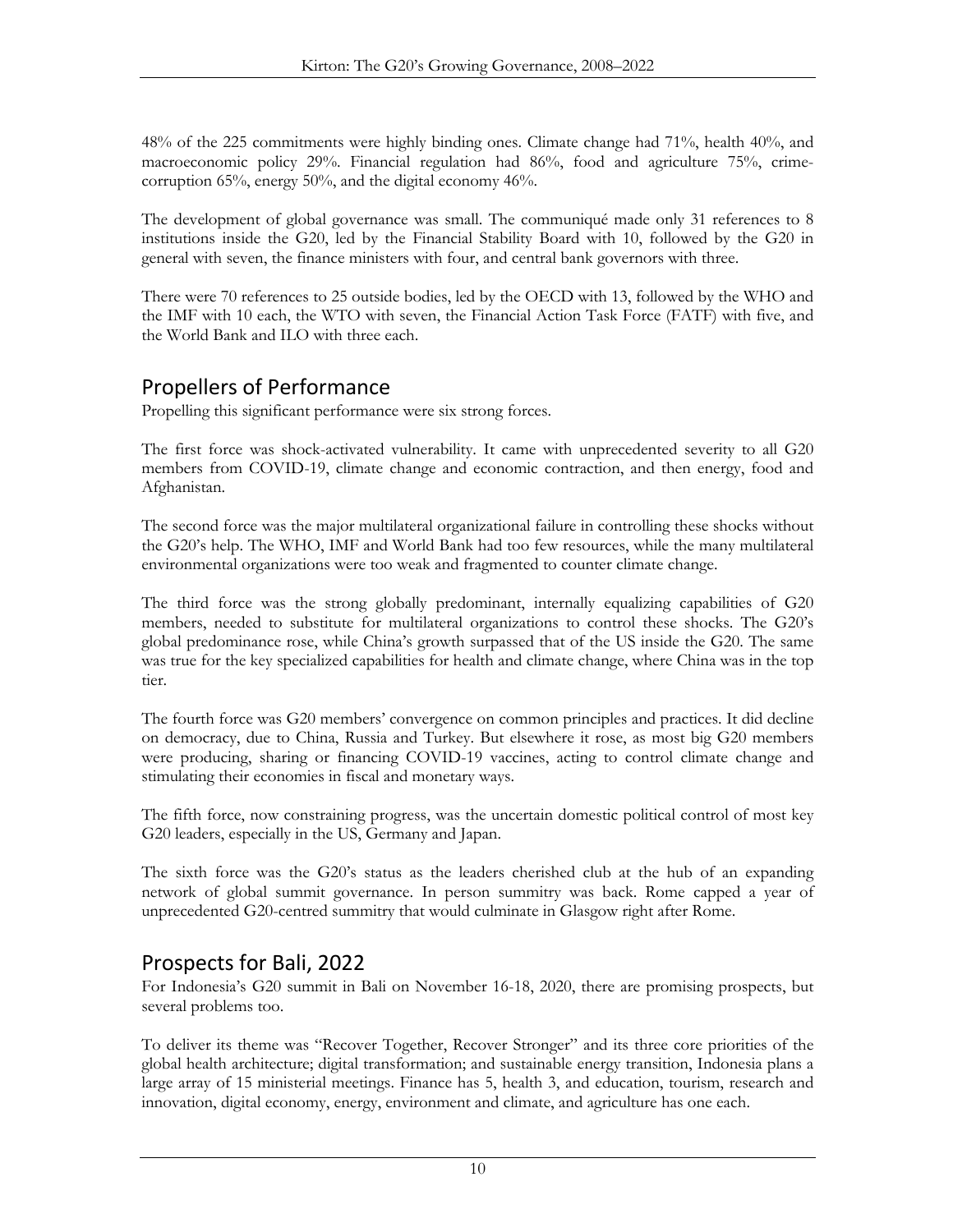Eleven working groups are scheduled to meet. Only one was mandated to address climate change.

### Priority Problems

Yet the Bali Summits faces an unusually large list of pressing problems across and among the social, economic, ecological and security fields. Ten stand out.

1. Vaccine equity, as the Omicron variant spreads and new variants could arrive at any time.

2. Economic growth, which is increasingly uneven, with different rates across different countries, depending on vaccination rates, the ability to recovery, and the sustainability of fiscal and monetary support.

3. Green recovery, where everyone wants an inclusive, smarter, greener recovery and increasing carbon prices gradually, but disagree about what "gradual" means.

4. Fiscal and monetary stimulus, while reducing the unprecedented government fiscal deficits, the debts of public and private actors, the monetary stimulus from the major central banks, and inflation, which is stronger for longer than first thought.

5. Tax, where the G20 must implement its new corporate tax regime.

6. SDR allocation, where by late February 2022, G20 members had only given \$60 billion of the \$100 billion they had promised at Rome in voluntary channeling to poor countries through the IMF's new Resilience and Sustainability Trust (RST) and its old Poverty Reduction and Growth Trust (PRGT). The US led with \$21 billion, but China gave only \$14 billion.

7. Debt relief for vulnerable countries, where China resists disclosing and writing down or off the debts of its client countries.

8. Trade, where the deadlock on WTO reform remains.

9. IFI resources, which must be raised to meet the SDGs and the promised climate finance.

10. Russia, whose invasion of Ukraine has raised energy process, increased financial stress, and reduced the willingness of G7 members to co-operate on all the key challenges they face.

# Conclusion

#### Climate Change is the Central Crisis]

Climate change control will be critical to the G20 summit's success, at Bali and beyond.

The steps taken by the UN, G20, G7 and BRICS on climate change in 2021 fell behind the growing demand to control this existential threat.

Many nature-based solutions exist, as sinks to reduce greenhouse gas emissions, and as sources of the energy, food and health we need.

Indonesia is a natural superpower, well equipped to lead the Bali summit to success here, on forests, peatlands, mangroves and much else.